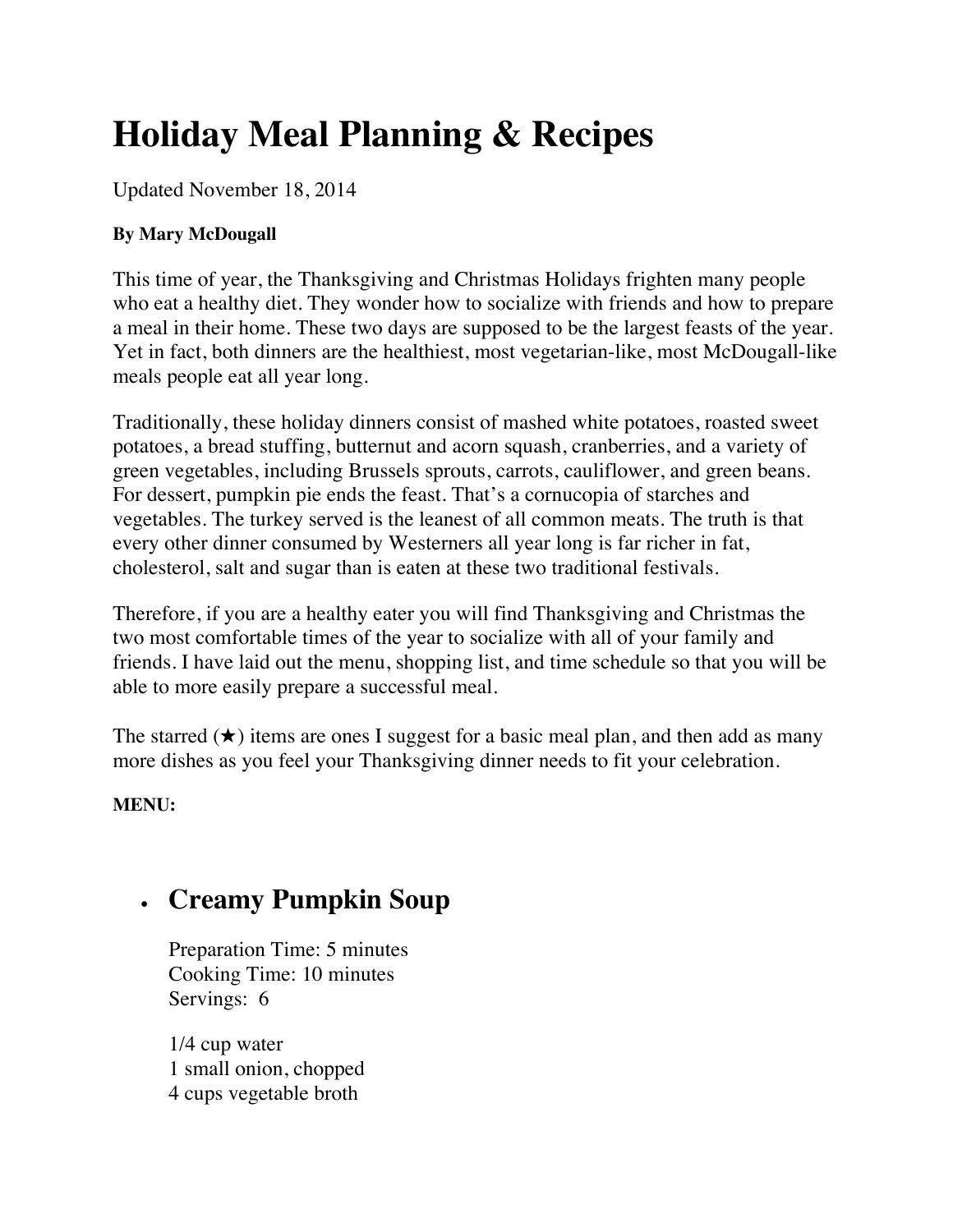16 ounce can solid pack pumpkin 1/2 cup unsweetened applesauce 2 teaspoons curry powder Several dashes Tabasco sauce 1/2 cup non-dairy milk

Place water and onion in a medium saucepan. Cook, stirring occasionally, for 5 minutes until onion is soft. Add broth, pumpkin and applesauce. Stir to combine. Add seasonings. Cook over low heat, stirring occasionally, for 10 minutes. Stir in milk just before serving.

Hint:

This would be very attractive served in a small baked pumpkin. Cut top off of a pumpkin. Clean out seeds and strings (just like Halloween). Replace top. Place pumpkin in a pan with  $\frac{1}{2}$  inch of water. Bake at 350 degrees for 30 minutes. Serve the cooked soup in the baked pumpkin.

Success Tip:

Prepare this up to two days ahead without the non-dairy milk and refrigerate. Reheat in microwave or on stovetop. Add the non-dairy milk after the soup is heated through.

## • **Tossed Green Salad with assorted dressing**

Success Tip: Prepare dressings three to four days in advance and refrigerate. Or buy your favorite non-fat salad dressings. Buy organic baby greens in bags and toss in a bowl just before serving.

# • **Holiday Stuffed Pumpkin** ★

This is the recipe I have used for my Thanksgiving centerpiece for over 25 years. It has always been a favorite with everyone who has celebrated the holidays with us over the years.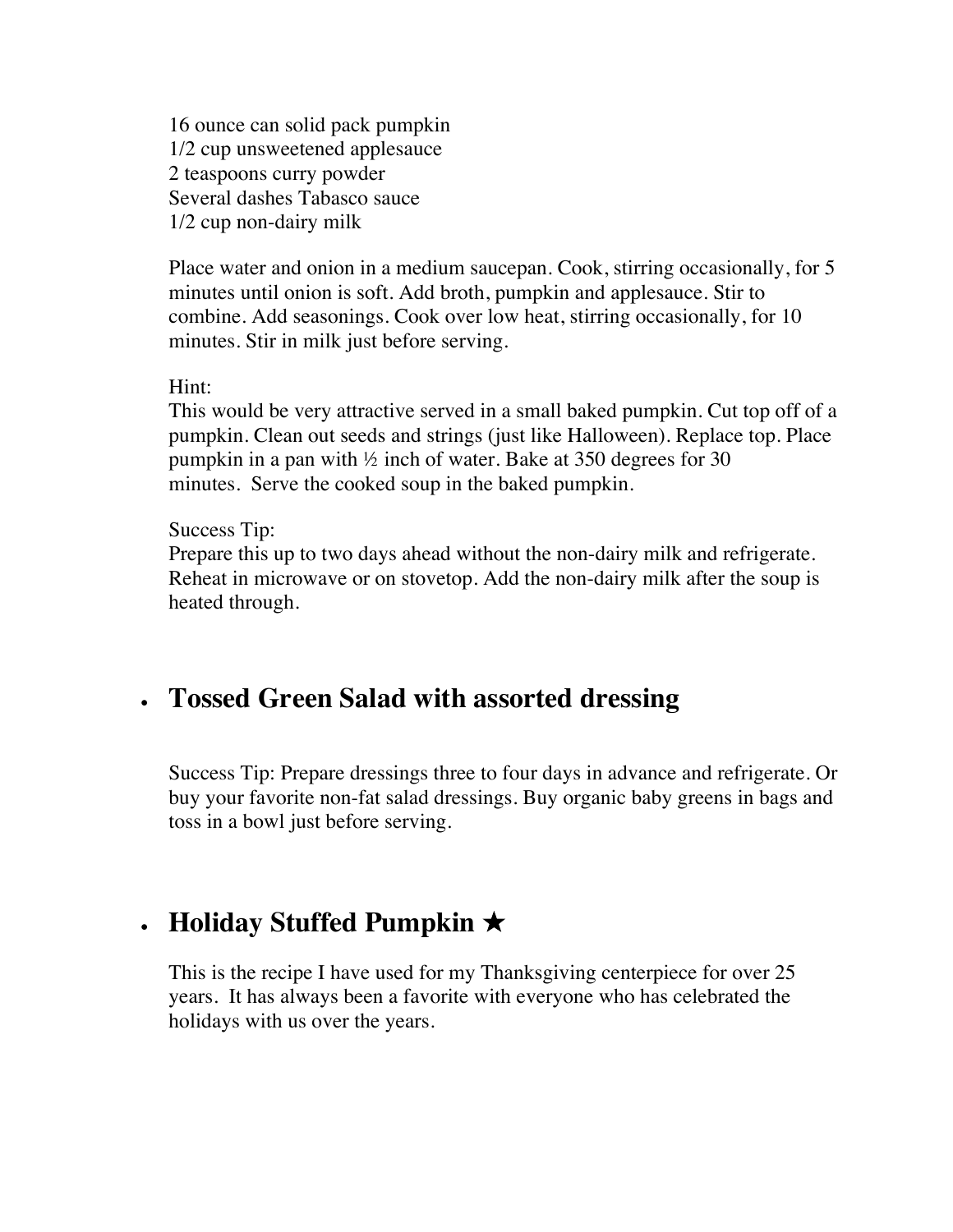Preparation Time: 1 hour Cooking Time: 1 1/2 hours Servings: 6-8

1 large loaf whole wheat bread, cut into cubes 4 ½-5 cups vegetable broth 1-2 onions, chopped 2-4 stalks celery, chopped 3 1/2 tablespoons soy sauce 1 1/2 tablespoons parsley flakes 2 1/2 teaspoons thyme 2 1/2 teaspoons sage 1 1/4 teaspoons marjoram 2-3 teaspoons poultry seasoning 1/2 teaspoon rosemary several twists of fresh ground pepper to taste 1 medium pumpkin or large winter squash

Preheat oven to 300 degrees. Place the bread on a baking sheet and bake for 15 minutes. Place the broth, onions, celery and seasonings in a medium saucepan and cook over medium heat for 20 minutes. Meanwhile, cut the top off the pumpkin or winter squash and save for a cover (as if you were going to make a jack-o-lantern). Clean out the seeds and stringy portion, leaving plenty of the squash flesh along the sides. Rinse well and set aside. Place the bread cubes in a large bowl, pour the cooked broth over the bread and toss well until bread is saturated with the liquid. Cover the bowl and allow liquid to be absorbed for about 10-15 minutes. Taste and adjust seasonings (adding more poultry seasoning and ground pepper, if needed).

Preheat oven to 350 degrees. Place the stuffing into the cleaned pumpkin and cover with the pumpkin top. Place in a large baking dish. Add 1 inch of water to the bottom of the baking dish. Bake for 1 1/2 hours, or until fork pierces the side of the pumpkin easily.

#### Hint:

To save some time, cube the bread the night before and allow it to sit uncovered in a single layer overnight. This will eliminate the need to bake the bread cubes in the oven for 15 minutes.

#### Success Tip:

Buy pumpkin in October or early November for the best selection. Keep in a cool place. Buy extra pumpkins for use at other times during the winter months.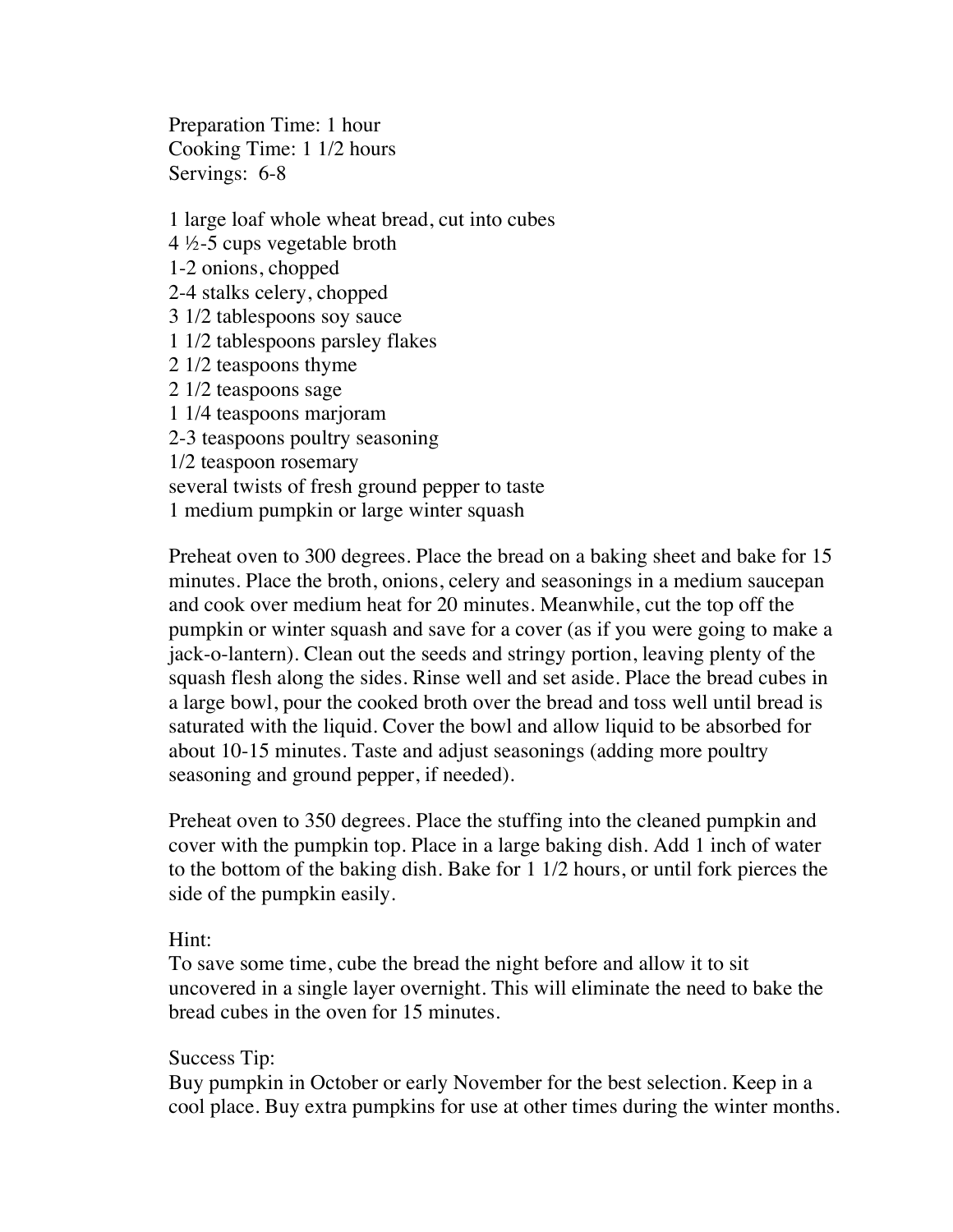Choose one of the many varieties available at this time of the year. One of my favorites is the "ghost" pumpkin with its white skin and orange flesh. The traditional pumpkin for carving a jack-o-lantern is not the tastiest choice for use as a stuffed pumpkin, although I have used them when nothing else was available. Clean the pumpkin the day before use and refrigerate, but do not stuff until just before baking. If you do not have enough room to refrigerate the cleaned pumpkin then clean it just before stuffing. Cube the bread the night before and allow it to sit out overnight so the bread dries out slightly. This step helps to make the stuffing mixture nicely moist, but not mushy.

### • **Mashed Potatoes** ★

Preparation Time: 20 minutes Cooking Time: 45 minutes Servings: 6-8

10 medium potatoes, peeled, in water to cover

Cut potatoes in half and place in a large pot with the water. Cover and cook over low heat until potatoes are very tender, about 45 minutes. Remove from heat. Drain potatoes, reserving the cooking liquid. Beat the potatoes with an electric mixer, adding small amounts of the cooking liquid to the potatoes while mashing. Beat until smooth and creamy. Season with a small amount of salt and pepper to taste, if desired.

Hint:

To make the potatoes more creamy, replace the reserved cooking liquid with non-dairy milk. Add the milk to the potatoes while mashing as above.

Success Tip:

Peel potatoes in the morning and store in water to cover until cooking time. Drain off all cooking water. Use a handheld electric mixer and add warmed non-dairy milk while beating. Place mashed potatoes into a warmed bowl before serving. For garlic mashed potatoes, add some of the Elephant Garlic Spread to the potatoes while mashing.

### • **Maple Mashed Sweet Potatoes**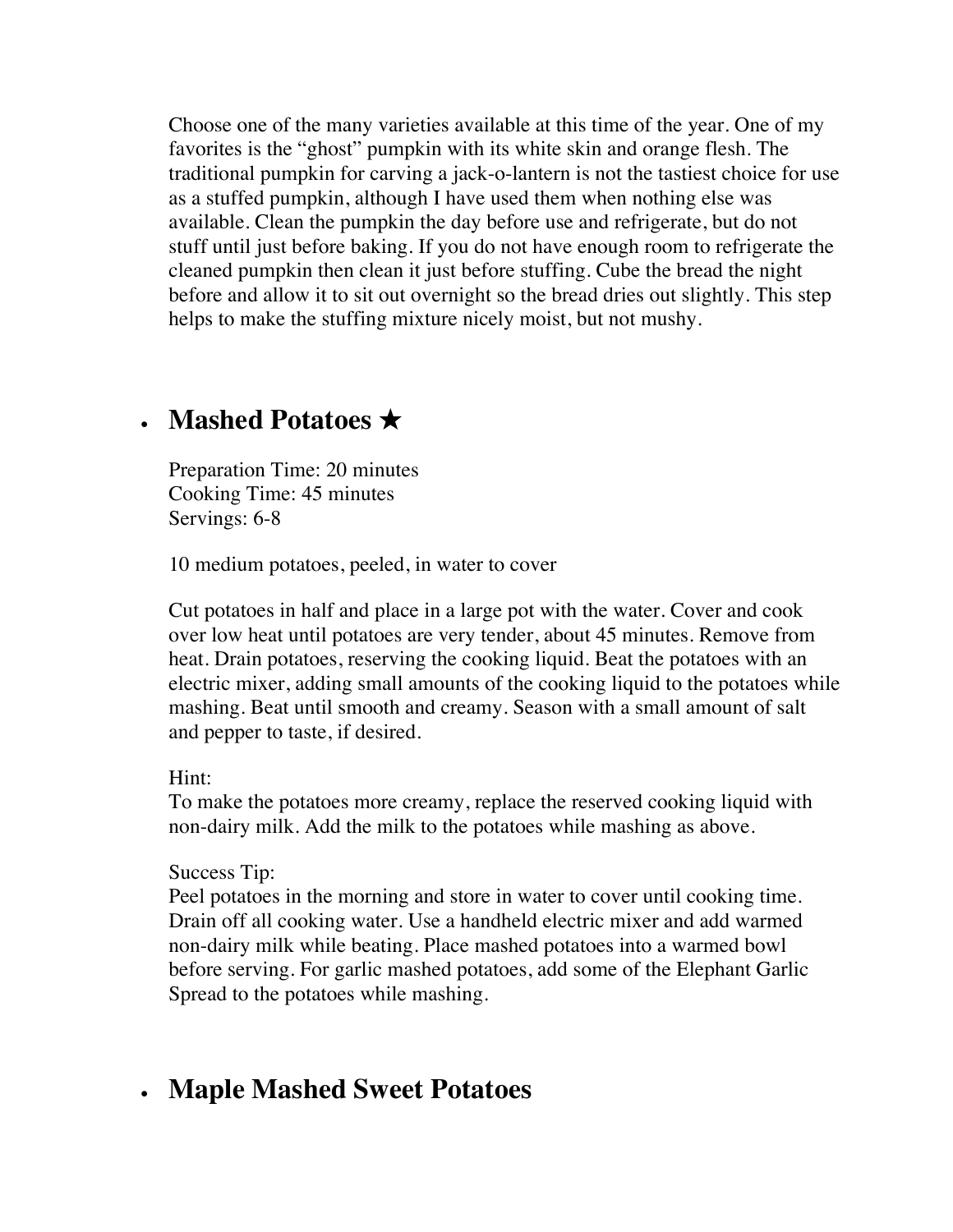Preparation Time: 15 minutes Cooking Time: 45 minutes Servings: 6

3 pounds sweet potatoes 1/2 cup non-dairy milk 1 tablespoon pure maple syrup dash salt freshly ground pepper to taste

Preheat oven to 400 degrees.

Scrub potatoes and prick all over with a fork. Place on a baking sheet and bake for about 45 minutes, or until potatoes are tender. Remove from oven and allow to cool slightly.

Cut potatoes in half lengthwise and scoop out the flesh into a large bowl. Mash with a hand masher or electric beater (do not use a food processor). Add nondairy milk, maple syrup and seasonings. Mix well.

Hint:

These may be prepared a day or two ahead of time and refrigerated. Reheat in a microwave before serving. These may also be peeled and cooked in water on the stovetop. Drain off cooking water and mash as directed above.

Success Tip:

These may be made two days ahead of time and refrigerated in a covered casserole dish. Reheat in microwave just before serving.

# • **Creamy Golden Gravy** ★

This gravy is made with brown rice flour instead of wheat flour. The great thing about using rice flour instead of wheat flour for thickening is that it doesn't form lumps like wheat flour often does. You can just sprinkle it over the top of a hot liquid, stir it in and it thickens nicely without any lumps, or mix it in before cooking and stir occasionally until thickened.

Preparation Time: 5 minutes Cooking Time: 10 minutes Servings: makes 2 cups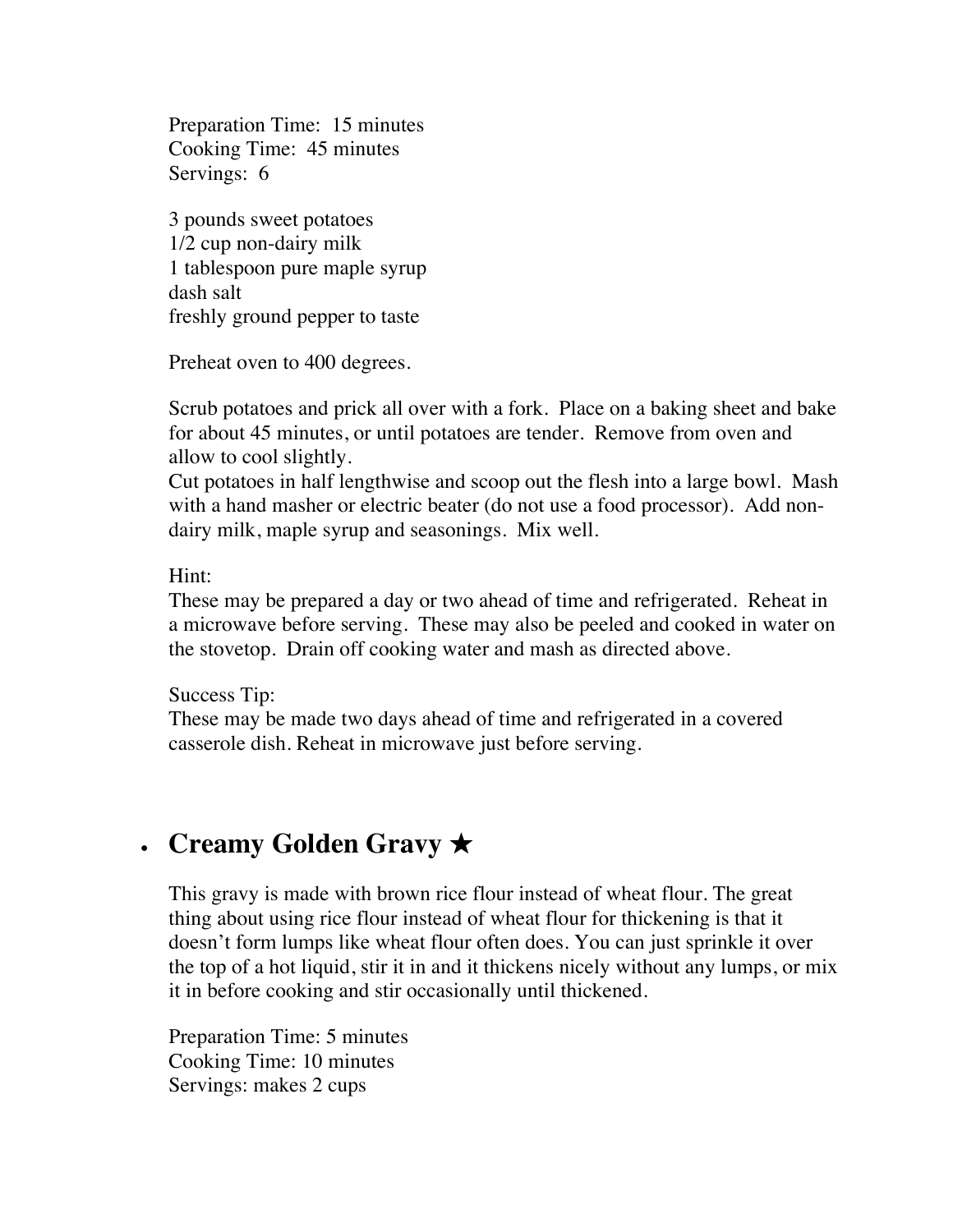2 cups vegetable broth 3 tablespoons low sodium soy sauce 2 tablespoons tahini ¼ cup brown rice flour freshly ground black pepper dash or two of Sriracha, if desired

Place the broth into a saucepan. Add the soy sauce and tahini to the saucepan. Stir in the brown rice flour and whisk until liquid is smooth. Bring to a boil, stirring occasionally until sauce becomes thickened and smooth. Season with freshly ground black pepper to taste. Add a dash or two of any hot sauce for more flavor, if desired. Serve at once.

Hints:

This may be made ahead and refrigerated. It will thicken slightly more when refrigerated. To reheat, place in a saucepan, add a small amount of water, whisk to combine and then heat slowly, stirring occasionally, until hot.

### • **Rich Brown Gravy**

Preparation Time: 20 minutes Cooking Time: 20 minutes Servings: makes 6 cups

1/4 cup water 1 onion, chopped 1 cup whole wheat flour 5 1/2 cups water 1/2 cup soy sauce fresh ground pepper to taste

Place the 1/4 cup water and the onion in a medium saucepan. Cook, stirring occasionally until onion softens, about 5 minutes. Add the flour and mix in well. Continue to cook for another 3 minutes, stirring constantly. (This will toast the flour and give it a rich flavor.) The flour and onions will clump together. Add the remaining water and soy sauce. Cook for another 5 minutes, stirring frequently. Remove from heat. Blend in batches in a blender jar until smooth. Place in a clean pan. Cook over medium heat, stirring frequently, until gravy thickens, about 10-15 minutes. Season with fresh ground pepper to taste.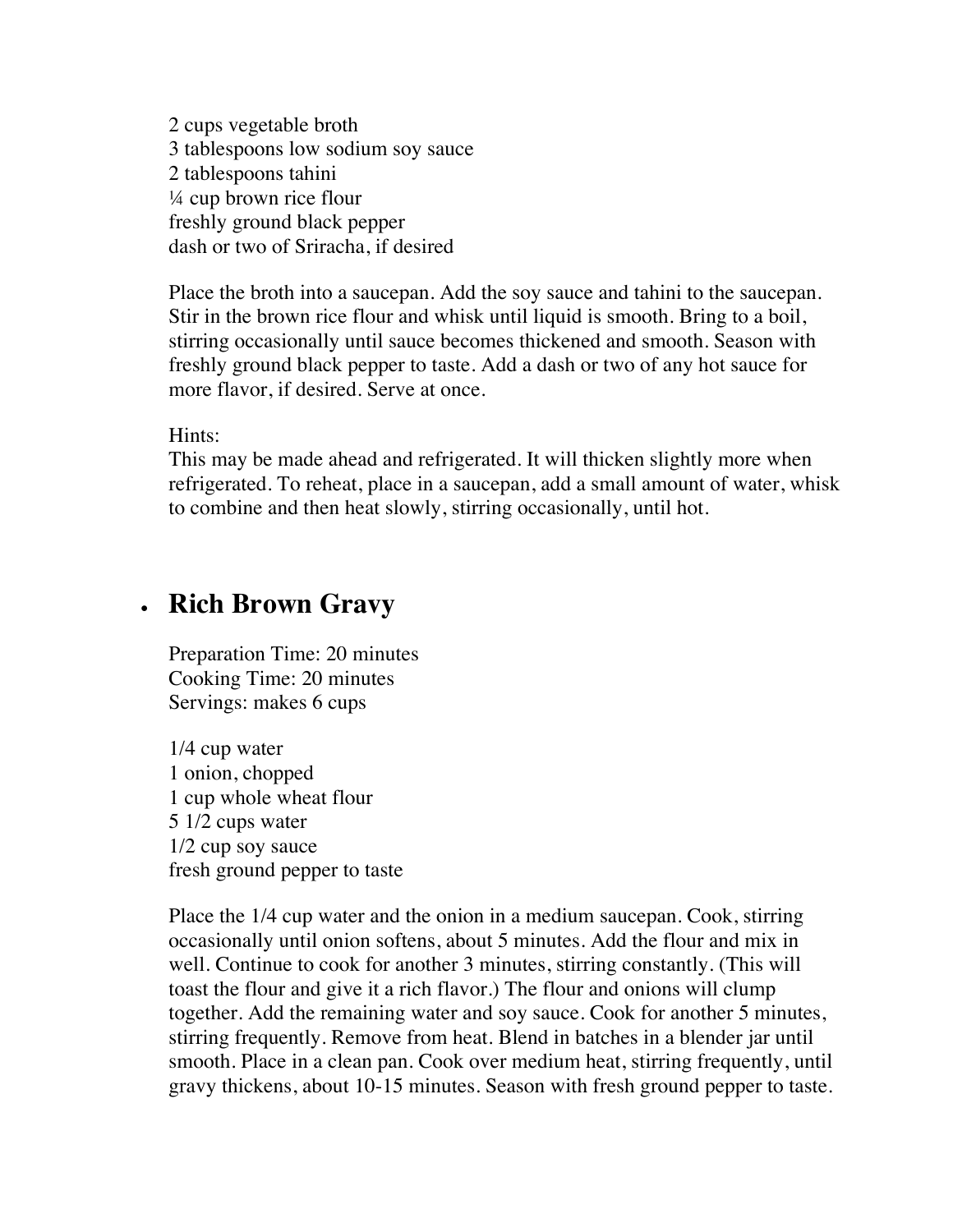#### Hint:

If the gravy fails to thicken to your satisfaction, you may want to add an extra thickener to the gravy. Use a mixture of 2 tablespoons cornstarch mixed in 1/4 cup cold water. Add a small amount to the gravy while stirring until it is thick enough for serving.

#### Success Tip:

Brown the onions and flour a day or two ahead of time, then cover and refrigerate. Finish the recipe as directed, realizing that it will take a bit more time for the liquid to heat through.

# • **Whole Wheat & Sourdough Rolls with Elephant Garlic Spread**

Preparation Time: 5 minutes Cooking Time: 1 hour Servings: makes about  $1 \frac{1}{2}$  cups

2 large heads Elephant garlic 2 tablespoons vegetable broth

Preheat oven to 350 degrees.

Separate the garlic heads into individual cloves. Discard the center stalk section. Cut a small piece off each of the root ends and off the tops. Peel each clove. Place the peeled cloves in a baking dish, spoon the vegetable broth over the garlic, cover and bake for 30 minutes. Remove cover and bake for an additional 30 minutes. (Test to make sure all the cloves are soft by piercing with a fork. If they are not soft enough, bake for a bit longer until soft.) Remove from oven and mash with a fork directly in the baking dish, using the broth in the bottom of the dish to mix with the garlic.

Season with salt, if desired.

Serve warm or cold as a spread for bread or rolls.

Success Tip: Order your rolls from Whole Foods or a bakery about one week early, then pick them up the day before the holiday. Make the garlic spread one or two days ahead of time and refrigerate until serving.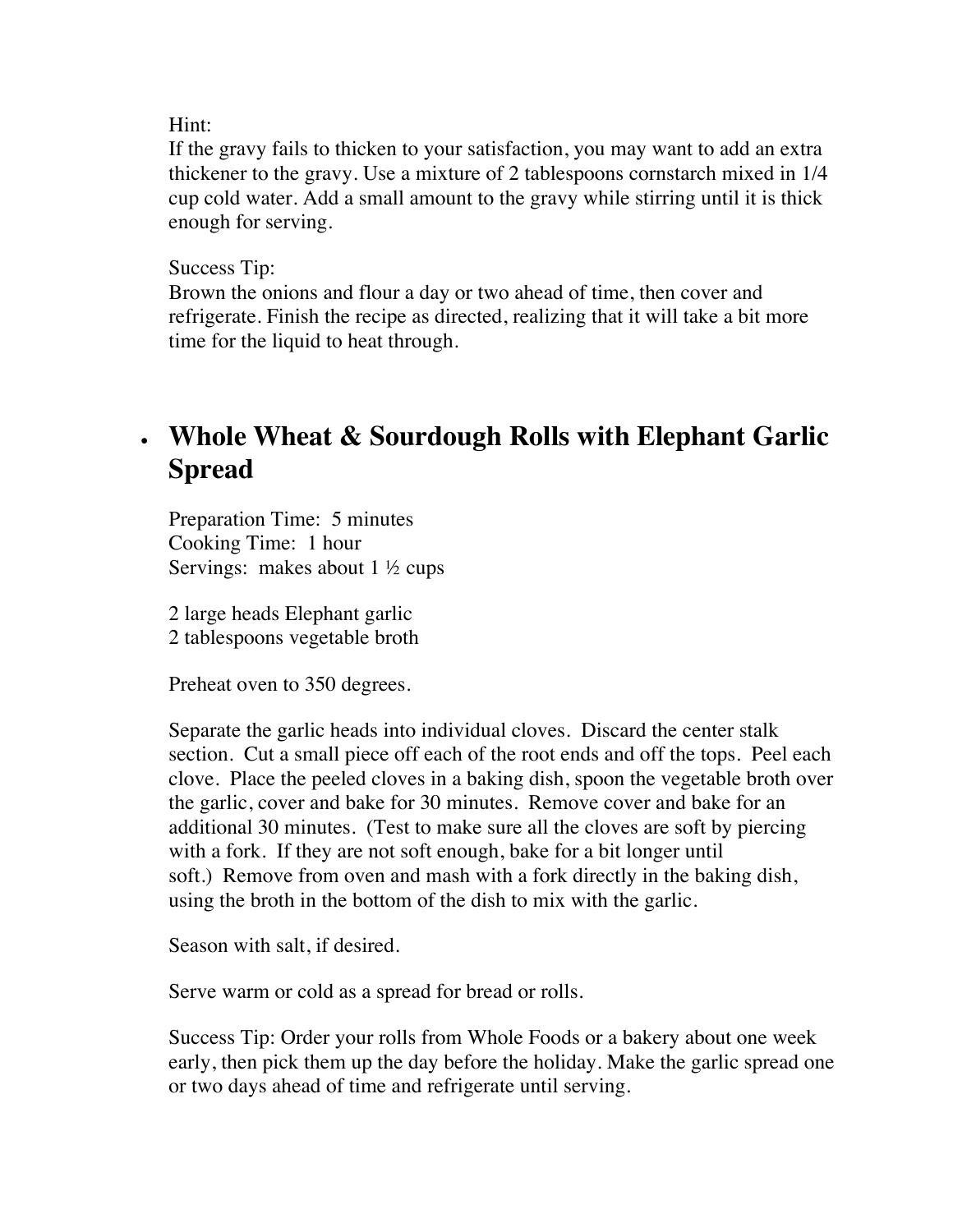## • **Cranberry Sauce** ★

This is a simple cranberry sauce, easy to make and delicious. I have been serving this sauce with our Thanksgiving feast for years.

Preparation Time: 5 minutes Cooking Time: 15 minutes Servings: makes about  $2 \frac{1}{2}$  cups

1 cup orange juice or water 1 cup organic cane sugar 3 cups fresh cranberries (12 ounce bag)

Place the orange juice or water in a medium saucepan. Add the sugar and heat until sugar is dissolved. Add the cranberries and cook, stirring occasionally, until they start to pop, about 10 minutes. Remove from heat and let cool slightly. Transfer to a covered container and refrigerate until just before use.

Hint:

Traditional cranberry sauce is made with water. Try this with orange juice for something a bit different.

Success Tip: Make two to three days ahead of time and refrigerate until just before serving.

### • **Green Beans** ★

Success Tip: Trim beans the day before and store in the refrigerator. Wash just before steaming. I usually serve these plain with a bit of salt and pepper.

# • **Brussels Sprouts with Creamy Caesar Salad Dressing**

Preparation Time: 5 minutes Servings: makes 2 cups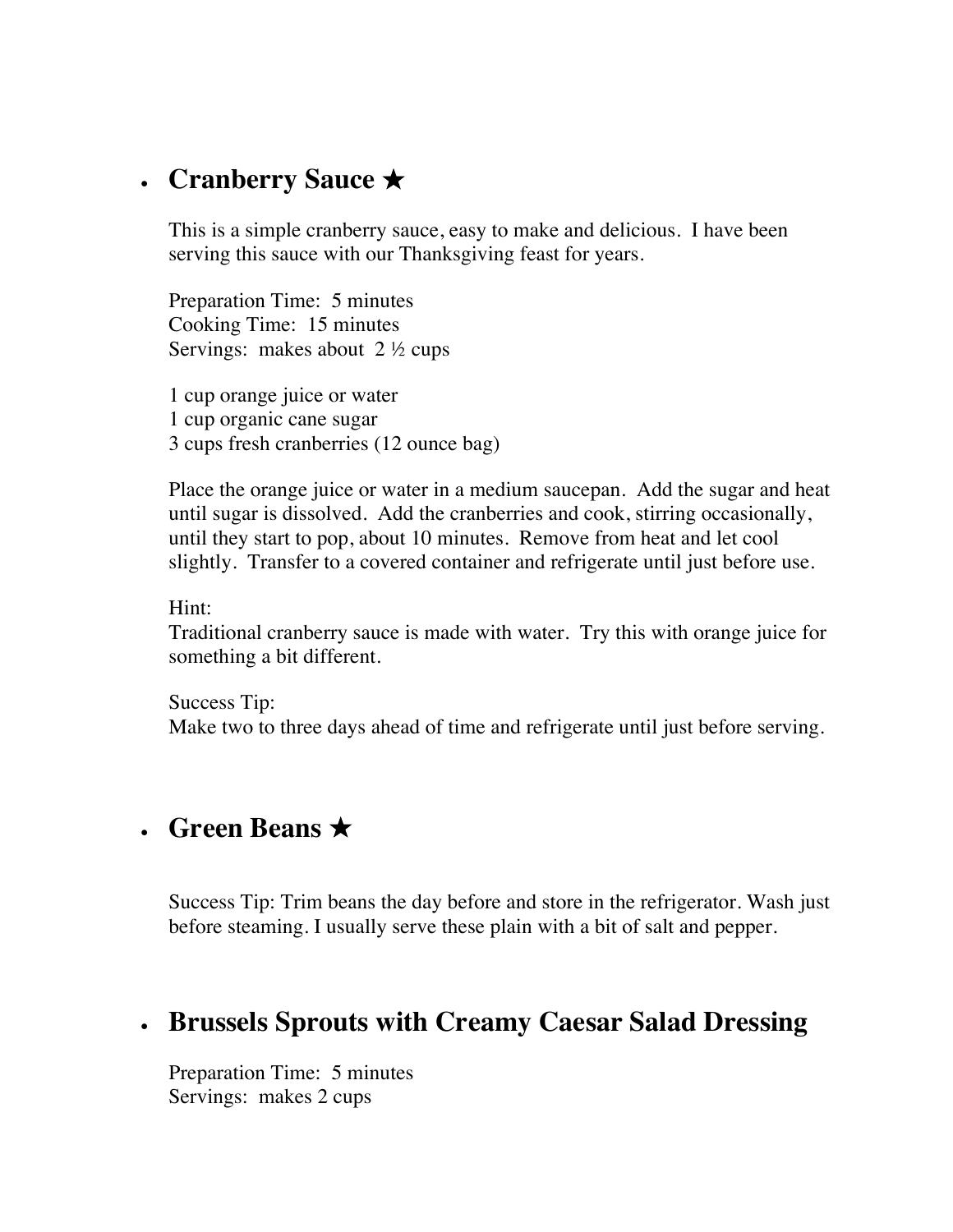12.5 ounces silken tofu 2 teaspoons minced fresh garlic 3 tablespoons Dijon mustard 3 tablespoons parmesan cheese substitute 3 tablespoons lemon juice 2 tablespoons soy sauce  $\frac{1}{4}$  cup water (approximately) 1 tablespoon drained capers (optional) 2-4 cups of Brussels sprouts, cooked

Place all ingredients, except the capers, in a food processor. Process until very smooth. Add additional water if you want a thinner salad dressing. Add the capers and pulse briefly, until they are chopped but not pureed.

#### Hint:

This will keep in the refrigerator for about a week. If you don't have any capers, or don't like them, they may easily be omitted. It is easy to make your own Parmesan Cheese Substitute. Just mix equal amounts of almond meal or walnut meal and nutritional yeast together in a jar. Shake well, add a small amount of onion powder and salt, if desired, shake again, and it's ready. Store in the refrigerator until ready to use.

#### Success Tip:

Trim the Brussels Sprouts a day or two before cooking and store in the refrigerator. Wash before cooking. Most people like these best with some type of a sauce, although Heather and I like them plain with only a bit of salt. Make the dressing one to two days ahead and store in the refrigerator. Pour a small amount of the dressing over the cooked Brussels sprouts and toss just before serving.

## • **Pumpkin Pie with Vanilla Cream Sauce** ★

#### **Pumpkin Pie**

Thanksgiving wouldn't be complete without pumpkin pie. I have been making various versions of pumpkin pie for many years, but have never been really pleased with the results. This one is the best! You can proudly serve this to everyone!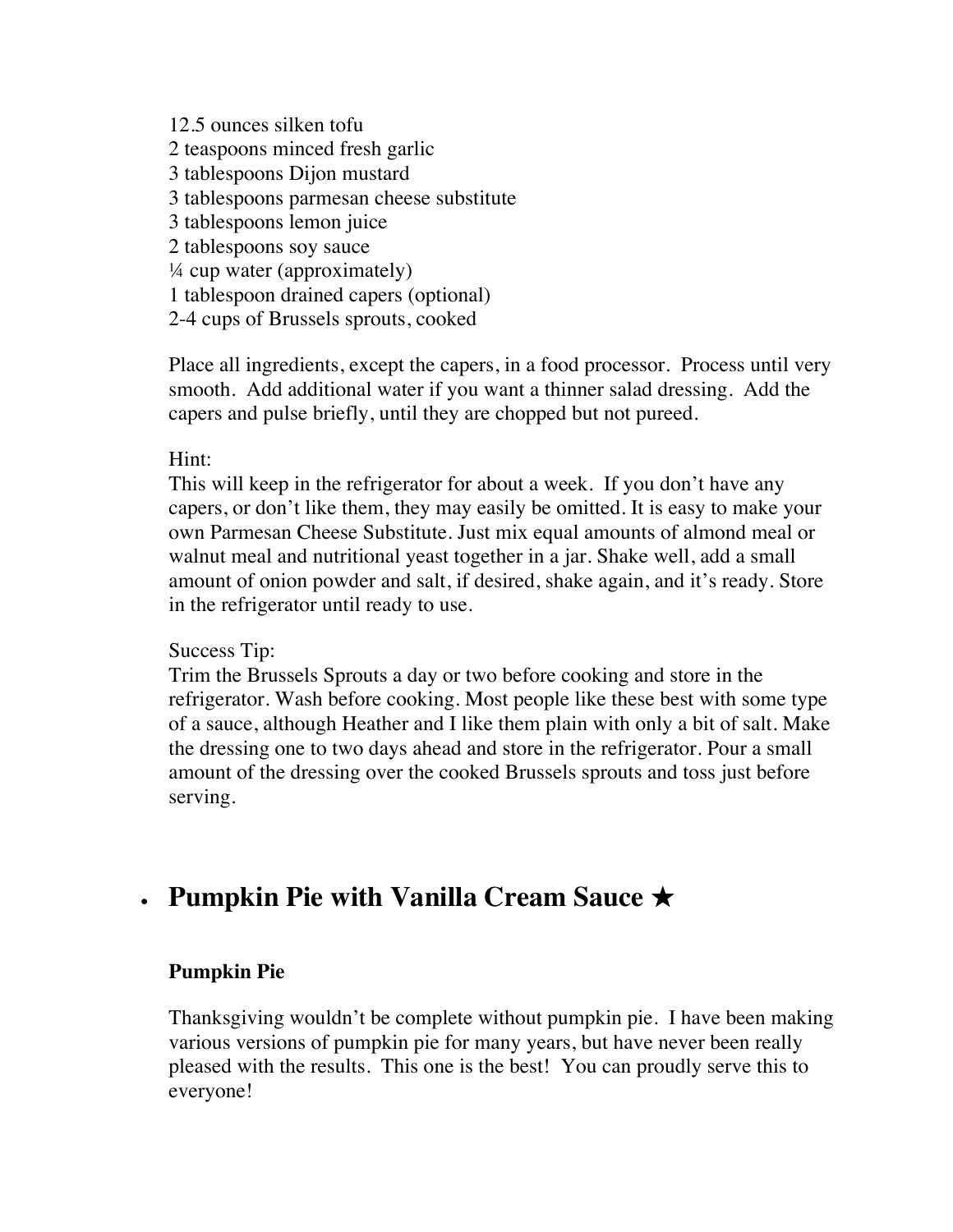Preparation Time: 45 minutes Cooking Time: 1 ¼ hours Servings: makes one 9 ½ inch pie

Crust: 1/3 cup unsalted, roasted cashews 3 tablespoons Sucanat 2 tablespoons prune puree ½ teaspoon vanilla extract 1 cup unbleached white flour 1/8 teaspoon salt

Filling: 12.3 ounces silken tofu (firm) 16 ounce can pumpkin ¾ cup Sucanat 1 teaspoon cinnamon  $\frac{1}{2}$  teaspoon ginger ¼ teaspoon ground cloves ¼ teaspoon pumpkin pie spice 1/8 teaspoon salt  $\frac{1}{2}$  cup non-dairy milk

Prune Puree: 2 cups dried, pitted prunes warm water

Preheat oven to 350 degrees.

In a glass 4 cup measuring container, add 2 cups of dried prunes, up to the 2 cup line. Do not remove them. Add warm water up to the 4 cup line. Let rest for 3-5 minutes. Place the water containing the prunes into a high speed blender or a food processor. (If you do not have a large food processor, this will have to be done in batches.) Process until the mixture is the consistency of applesauce.

Hints: This will keep in the refrigerator for about 2 weeks, but I like to freeze it in smaller amounts that I know I am going to use in future recipes, maybe 1/2 cup amounts. It will keep for at least a year in the freezer, just remember to thaw in plenty of time to use in your recipe. Use wherever you need a good substitute for fat in baked goods.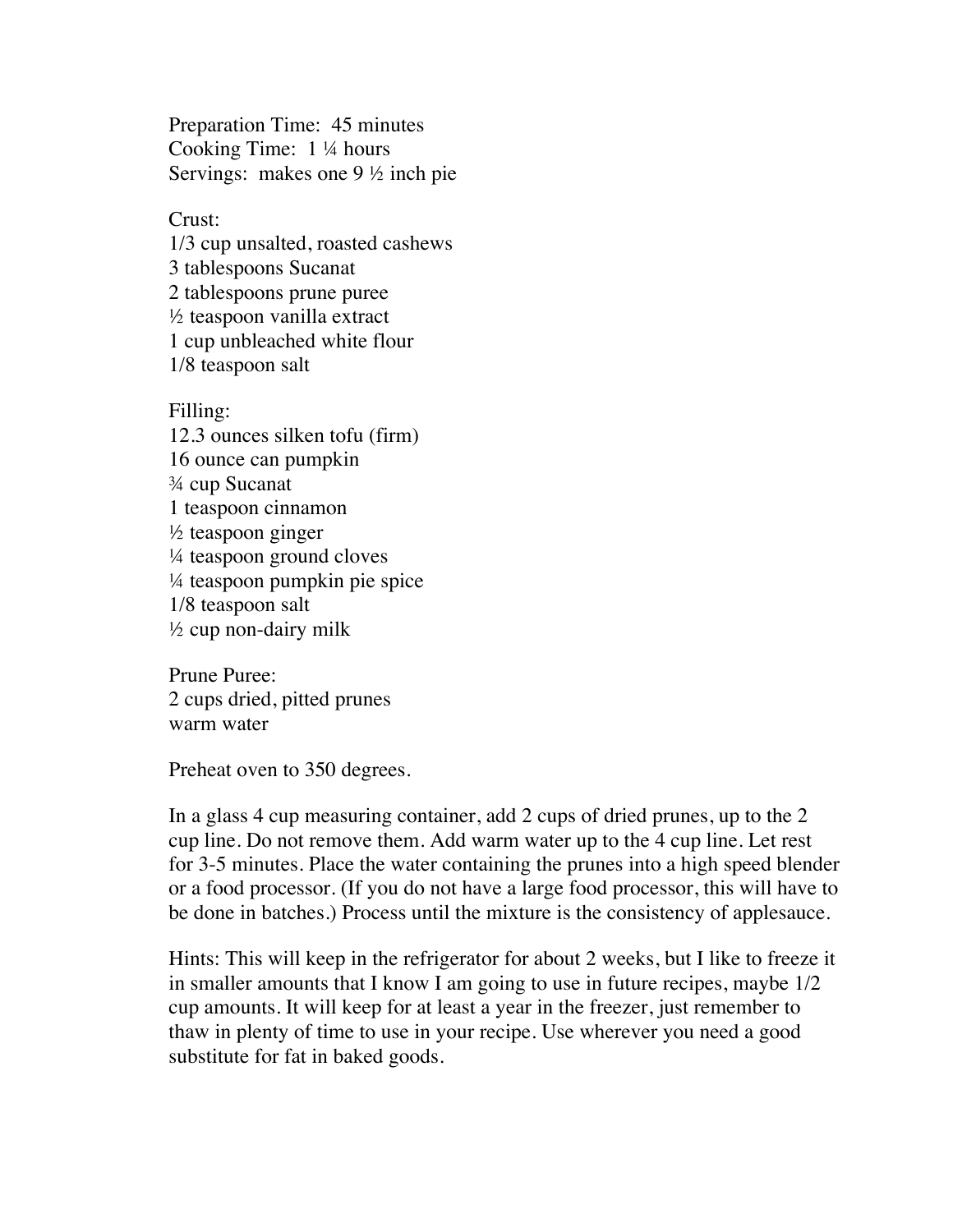Place the cashews in a food processor and grind until they resemble fine meal. Add Sucanat, prune puree and vanilla. Process until well combined. Mix the flour and salt in a medium bowl. Add the cashew mixture and mix well, beginning with a spoon and ending with your hands. Press this mixture into the bottom of a non-stick or silicone  $9\frac{1}{2}$  inch pie pan with a high fluted edge. Press the mixture evenly over the bottom and up the sides. Bake for 15 minutes. Remove and set aside.

Meanwhile, place the tofu in a food processor and process until very smooth, scraping the sides often. Remove and place in a large mixing bowl. Add the pumpkin and mix well. Add the Sucanat and the spices and mix until very smooth. Add the non-dairy milk and mix again until well combined. Pour this mixture into the prebaked pie shell. Place in the oven and bake at 350 degrees for 60 minutes. Remove and cool.

For best flavor, chill for at least 2 hours before serving. This may be made a day ahead of time and refrigerated until serving. Serve with vanilla non-dairy ice cream or Vanilla Cream Sauce.

#### **Vanilla Cream Sauce**

Preparation Time: 5 minutes Chilling Time: 1 hour Servings: makes 1 ½ cups

12.3 ounces silken tofu (firm)  $\frac{1}{2}$  cup non-dairy milk 1/3 cup Natural Golden Cane Sugar 1 tablespoon vanilla extract

Place the tofu in a food processor and process until very smooth. Add remaining ingredients and blend until smooth and creamy. Chill before serving.

This may be prepared ahead and will keep in the refrigerator for at least 5 days.

#### Success Tip:

Make the pie and the sauce one day ahead and refrigerate until just before serving. We like this pie best chilled. If you like warm pumpkin pie, you will need to make this just before serving. The crust can be prepared one day early and refrigerated. Mix the filling ingredients together, cover and refrigerate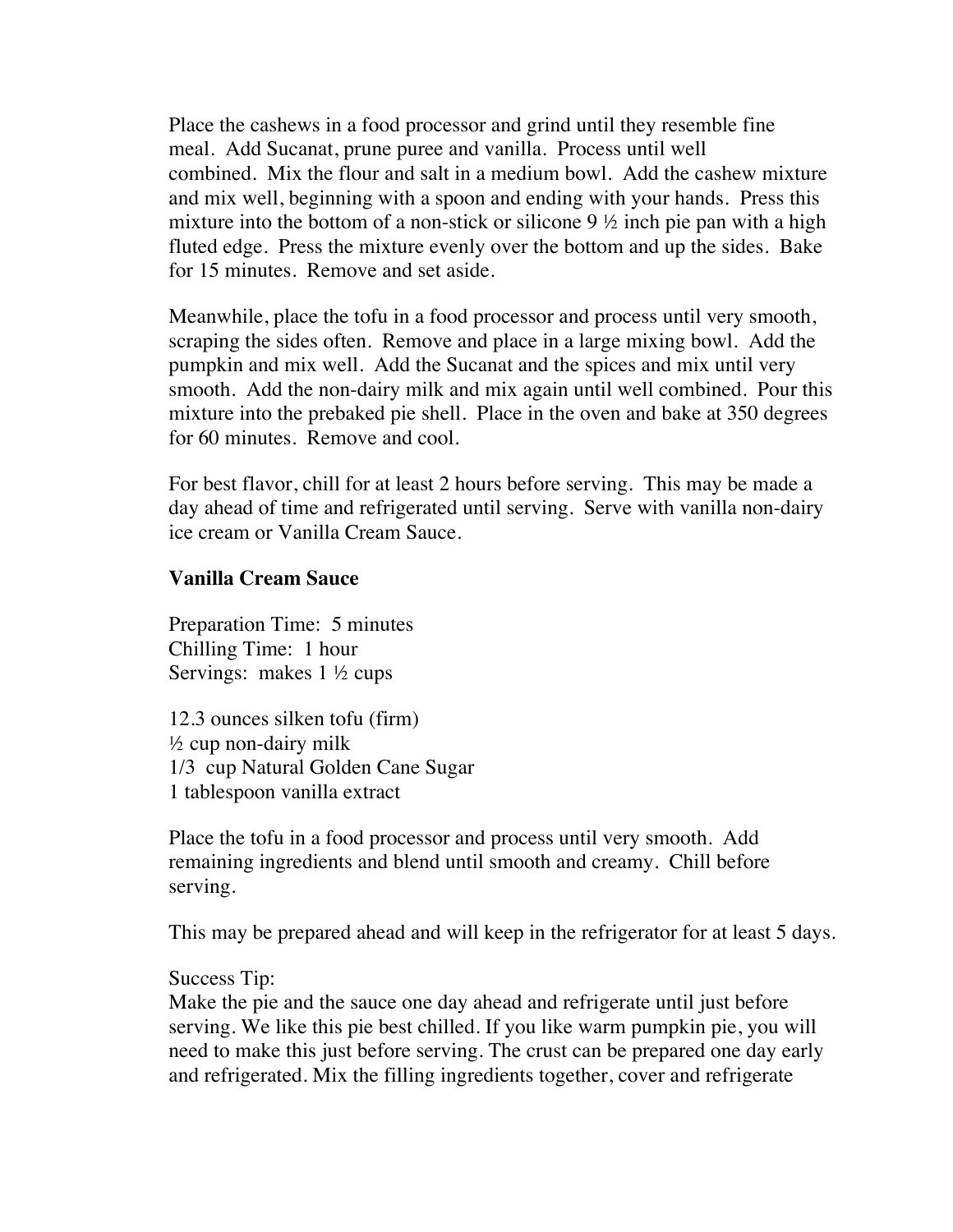overnight, then pour into the crust and bake. The vanilla sauce should be served chilled over the pie.

### • **Wicked Chocolate Pie**

This is a VERY RICH dessert to be savored on those most special occasions. Serve in small wedges and enjoy this delicious treat with friends! I probably make this only twice a year, once for Thanksgiving dinner with friends and once for John's birthday.

Preparation Time: 60 minutes Cooking Time: 60 minutes Chilling Time: 2 hours Servings: makes 1 9-inch pie

Crust: 1/3 cup unsalted, roasted cashews 3 tablespoons Sucanat or brown sugar 3 tablespoons prune puree  $\frac{1}{2}$  teaspoon vanilla 1 cup unbleached white flour dash salt

Chocolate Filling: 2 cups vegan (non-dairy) chocolate chips 24.6 ounces firm, silken tofu 3/4 cup Sucanat or brown sugar 1 teaspoon vanilla extract dash salt

Almond Topping: 1 cup thinly sliced almonds ¼ cup maple syrup

Raspberry Sauce: 10-ounce bag frozen, unsweetened, raspberries, thawed  $\frac{1}{4}$  cup sugar

Preheat oven to 350 degrees.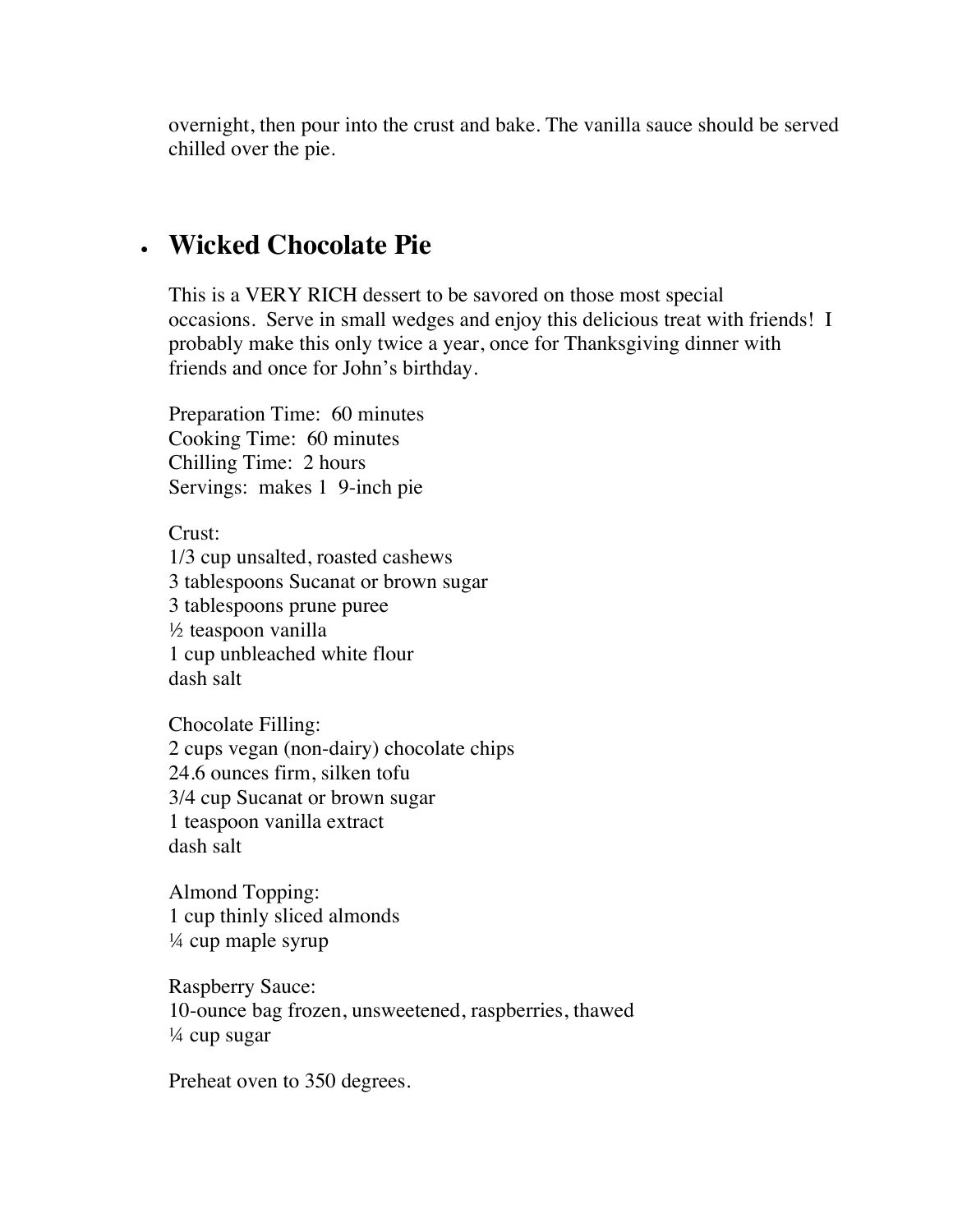Use a 9-inch silicone springform pan. (Side may be loosened and removed after baking.)

Place the cashews in a food processor and grind until they resemble fine meal. Add Sucanat or sugar, prune puree and vanilla. Process until well combined. Mix the flour and salt in a medium bowl. Add the cashew mixture and mix well, beginning with a spoon and ending with your hands. Press this mixture into the bottom of the prepared pan. Bake for 15 minutes, until light brown. Remove from oven and set aside.

Place the chocolate chips in a double boiler and melt over barely simmering water. Place the tofu in a food processor and process until smooth. Add Sucanat or sugar, vanilla, and salt. Process again, then add the melted chocolate. Blend until smooth and creamy.

Scoop the chocolate mixture into the pan. Smooth out the top and bake at 350 degrees for 35 minutes. Remove from oven and let cool for 10-15 minutes. Run a knife around the inside of the pan to loosen the sides. Let the pie cool to touch, then refrigerate for at least 2 hours before serving. Remove side before serving.

Place the maple syrup in a small saucepan and bring to a boil. Cook, stirring constantly for about 1 minute (this is very important), then add the almonds and continue to cook and stir over fairly low heat until the syrup has crystallized onto the almonds and the almonds appear dry. (This will take at least 5 minutes. If the heat is too high, the sugar will burn and you will have a sticky, smelly mess.) Place on a baking sheet and allow to cool. Store at room temperature in a covered container.

Place the raspberries and sugar in a blender jar. Process until blended. Strain the sauce through a fine strainer, stirring often, to remove most of the seeds. Let the mixture sit in the strainer for at least 1 hour to allow most of the seeds to be removed. Discard the remaining sauce with the seeds. Pour the seedless sauce into a covered container and refrigerate until ready to use.

#### To Serve:

Cut a small wedge of the chocolate pie and place on a dessert plate. Sprinkle a few of the almonds over the pie, then drizzle with a small amount of the raspberry sauce.

#### Hints:

Vegan chocolate chips are made by many different manufacturers. Look for ones that have no added milk or other dairy products. The chocolate chips may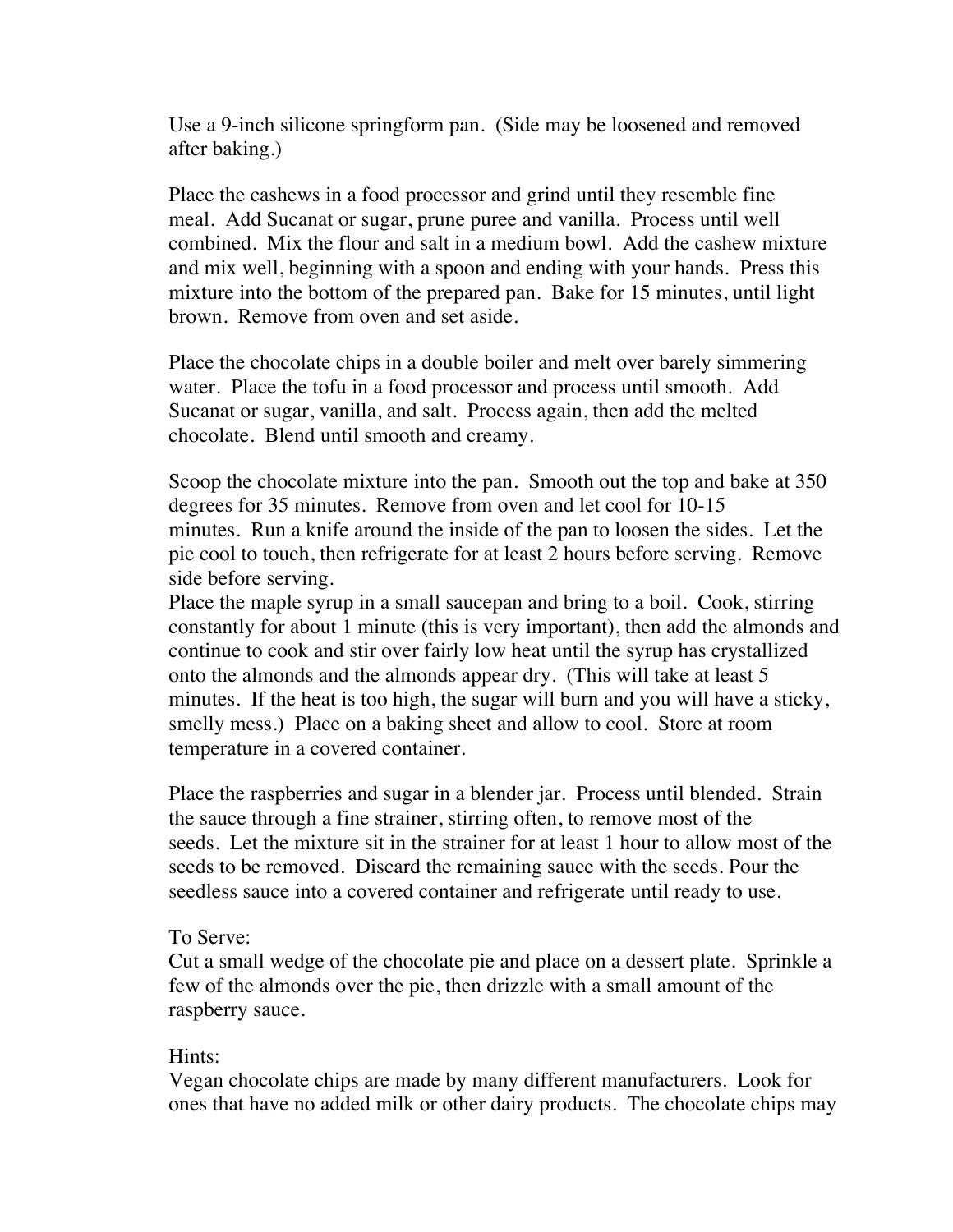also be melted in the microwave. Follow the instructions for melting chocolate in your user's manual. Be careful not to burn it. Chocolate chips are high in fat and make this a VERY RICH dessert. We only make this on special holidays (and everyone loves it!). Heather and Mary adapted this recipe from one in The Millennium Cookbook by Eric Tucker and John Westerdahl. Our friends, Ann and Larry Wheat, own the Millennium Restaurant in San Francisco and we have enjoyed this dessert there several times. There are many delicious, gourmet, vegan recipes in The Millenium Cookbook suitable for serving on a special occasion. To find out more about the restaurant or to order the cookbook go to http://www.millenniumrestaurant.com.

Success Tip:

Make this one day early and refrigerate. The toppings may be made two days ahead, if desired. This needs to be served chilled.

#### **SHOPPING TIPS:**

Shop for the non-perishable items about a week ahead of time. These are the canned and packaged products, such as vegetable broth, canned pumpkin, flour, silken tofu and any dried herbs and spices that you may need. Potatoes, sweet potatoes and garlic can be purchased ahead of time as long as you have a cool place to store them. Choose the menu items that you want to include for your Thanksgiving feast, then look through the recipes. Check over this shopping list as you go through the recipes, and make sure you also have the pantry items available. Shop for your perishable items no more than 2 days before the holiday, if possible.

#### **SHOPPING LIST**

The following shopping lists are for the complete menu above. You will have to adjust the items needed depending on what you plan to prepare.

#### **CANNED AND PACKAGED PRODUCTS**

These may be purchased ahead of time and stored in your pantry or refrigerator.

- 6-7 boxes (32 ounces) vegetable broth
- 2 cans (15-16 ounces) pumpkin
- 1 jar (12 ounces) applesauce
- 3 containers (32 ounces) non-dairy milk
- 1 jar (8 ounces) pure maple syrup
- 5 packages (12.3 ounces) Firm Silken Tofu
- 2 cups non-dairy chocolate chips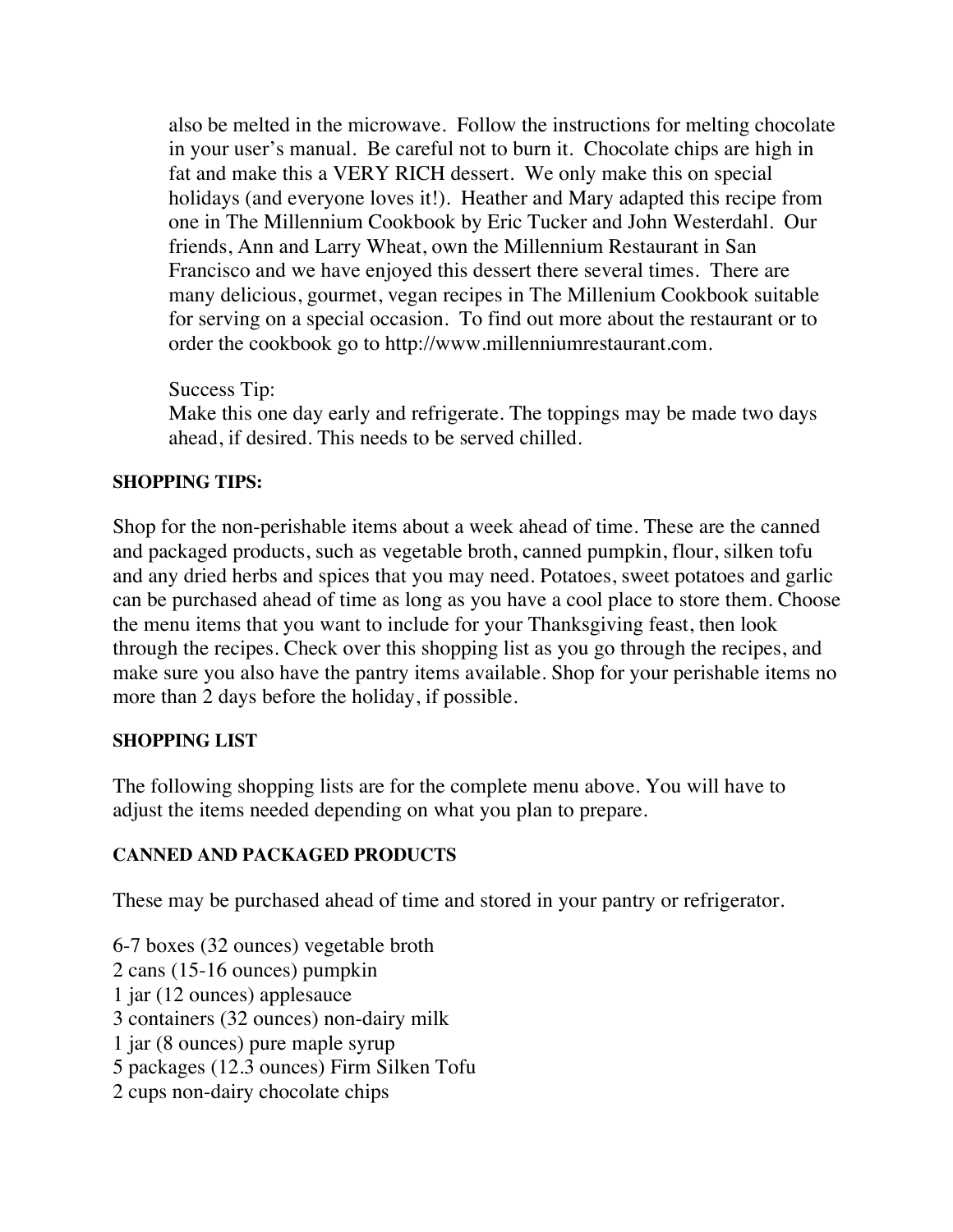1 bag (16 ounces) Sucanat 16 ounces dried, pitted prunes 1 bag (16 ounces) frozen raspberries 1 cup unsalted roasted cashews 1 cup sliced almonds 1 container (32 ounces) orange juice 1 jar (4 ounces) capers

#### **FRESH INGREDIENTS**

The first nine ingredients may be purchased ahead of time. Buy the fresh vegetables and bread products the day before, if possible.

4 onions 1 bunch celery 1 head garlic 2 heads elephant garlic 5 pounds potatoes 3 pounds yams or sweet potatoes 1 bag fresh cranberries 1 small pumpkin (to serve the soup in-optional) 1 medium-large pumpkin Bagged organic baby greens 2 pounds green beans 2 pounds Brussels sprouts 1 large loaf whole wheat bread 6-8 whole wheat or sourdough rolls

#### **PANTRY ITEMS NEEDED**

These are used in several of the recipes and are things that you probably already have in your pantry. Check over this list and purchase anything that you don't have.

Tabasco sauce Curry powder Soy sauce (at least 1 cup) Tahini Vanilla Whole wheat flour Unbleached white flour Brown rice flour **Cornstarch**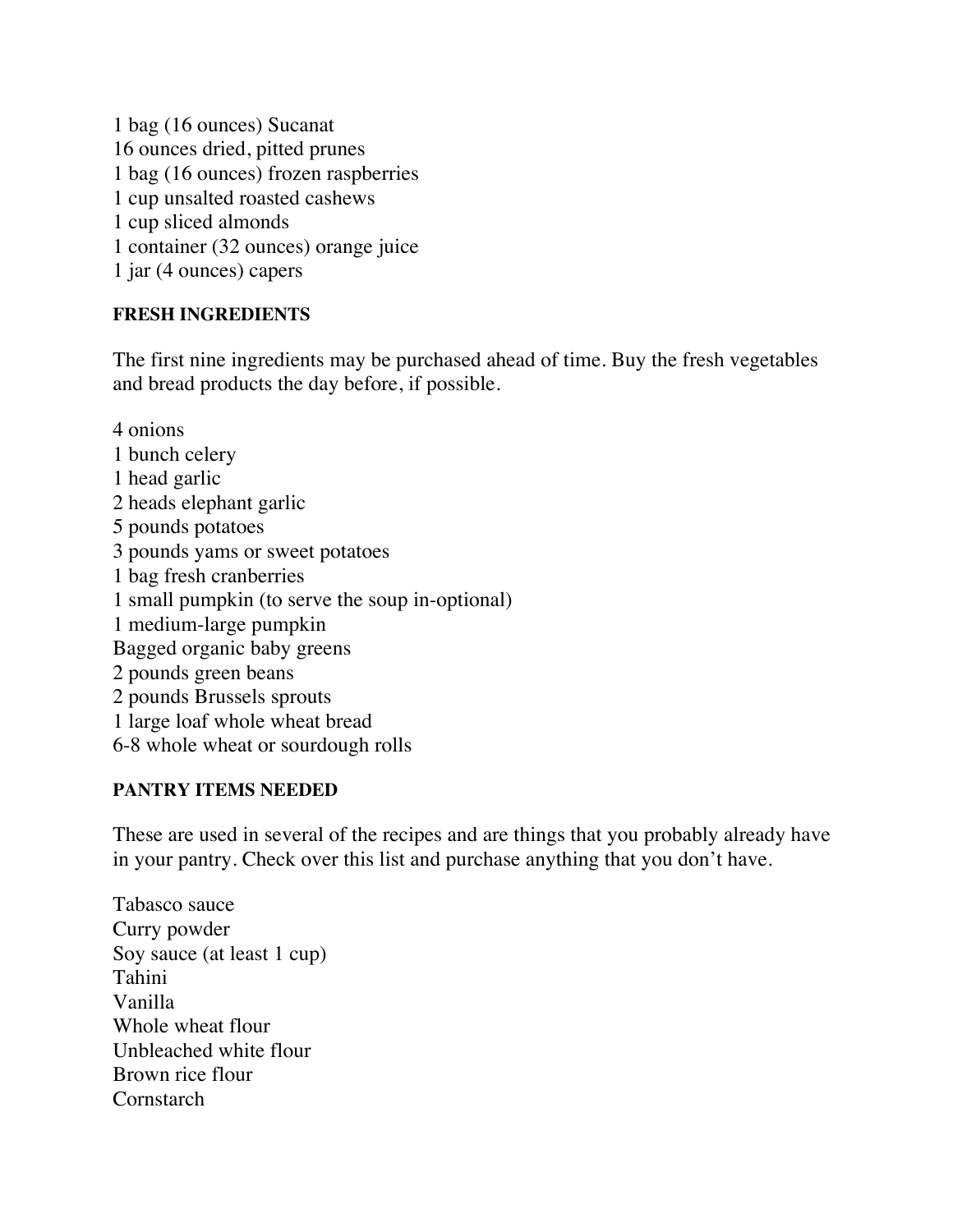Salt Black pepper Golden brown sugar Sugar Dijon mustard Pumpkin pie spice Cinnamon Ground ginger Ground cloves Parsley flakes Sage Marjoram Thyme Bay leaves Poultry seasoning Rosemary Parmesan cheese substitute Lemon juice

#### **TIME SCHEDULE**

#### **1 week ahead:**

Shop for non-perishable items and some of the perishable foods listed above. Order rolls from bakery.

#### **3 days ahead:**

Make salad dressings. Make cranberry sauce.

#### **2 days ahead:**

Shop for vegetables and whole wheat bread. Make Creamy Pumpkin Soup. Bake sweet potatoes or yams and prepare Maple Mashed Sweet Potatoes. Make Elephant Garlic Spread. Make Creamy Caesar Salad Dressing. Make the raspberry sauce and the almond topping for the chocolate pie.

#### **1 day ahead:**